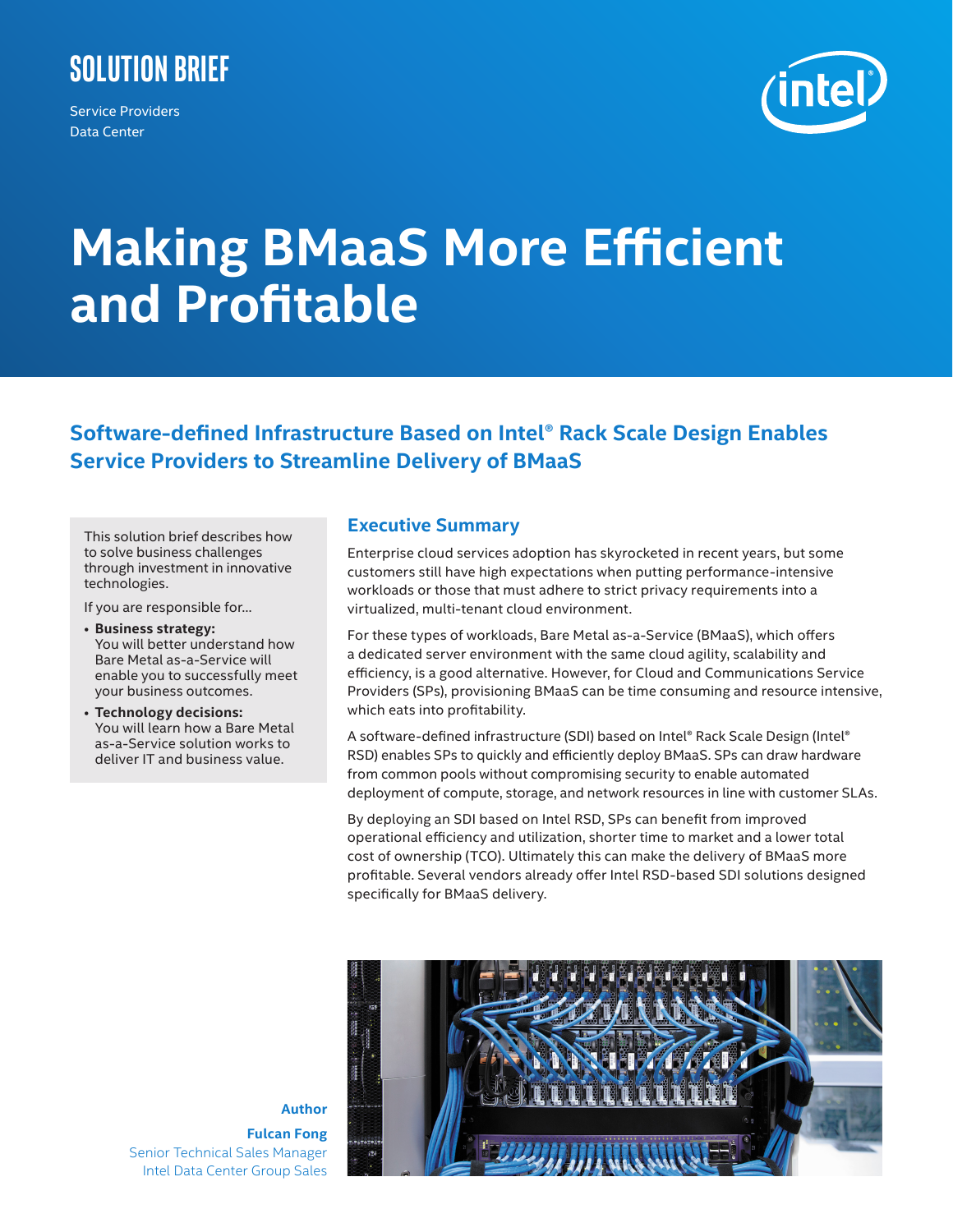### **Business Challenge: Maximizing Profit**

Cloud service adoption continues apace, as enterprises seek out greater flexibility, scalability, and efficiency. By 2020 Gartner predicts that more compute power will have been sold by Infrastructure as-a-Service (IaaS) and Platform as-a-Service (PaaS) cloud providers than sold and deployed into enterprise data centers**<sup>1</sup>**.

That said, enterprises are migrating some workloads to the public cloud slowly, particularly those that require high-performance processing or those that must adhere to rigorous privacy or compliance guidelines. Some customers feel uneasy with these workloads being run in a virtualized environment shared with other customers.

An alternative solution is BMaaS. It provides a way for enterprises to complement virtualized cloud services with a dedicated server environment without sacrificing flexibility, scalability, and efficiency. Workloads can perform much better, since they do not have to compete for virtual resources. Additionally, privacy and compliance issues are minimized since the environment is dedicated, rather than multi-tenant.

This makes BMaaS a great choice for enterprises that need to perform short-term, data-intensive processing without any kind of latency or overhead delays, such as media encoding or render farms. It is also useful for those workloads that include highly sensitive datasets containing healthcare or financial services information.

However, for SPs, providing BMaaS is not always as lucrative as it could be. Currently it takes some time to provision services, from ordering the hardware to meeting the customer's specifications to installing the operating system (OS), and so on. Generally, this work is carried out manually which is resource intensive and time consuming. Ultimately, eating into the SP's profit margin.

## **Bare Metal as-a-Service**

SPs face several challenges with regards to delivering BMaaS:

- Firstly, how to provision servers and service in a timely manner. Traditionally, BMaaS deployment is highly manual work carried out by data center operators. They must be on top of how hardware is being used – for example where compute, storage, and network resources are physically located, which servers are connected to which switches, and which resources are currently in use. Meeting customer demands for fast deployment where capacity needs to be allocated in near real-time and every customer's hardware requirements are different puts new requirements on both systems and data center operators
- Secondly, how to quickly repurpose hardware when customers complete their projects and terminate their workloads. It is essential that hardware is reallocated to new workloads as soon as possible to maximize data center

efficiency. However, when compute, storage (both solid-state drives and memory), and networking all need attention this can be a labor-intensive process if it is done manually

The best way to address these challenges is by implementing an SDI at the data center level.

# **Pooled Resource Technology, Automation, and Orchestration**

An SDI solution lets SPs discover resource and aggregate systems on demand from individual, disaggregated hardware components. When deploying BMaaS, three features of SDI play an important role:

#### **1. Pooled resource technology**

Once static hardware resources (static server configuration with CPU, memory, storage, and NICs) are logically freed from the hardware enclosure they reside in, they can be quickly and easily pooled and re-arranged dynamically in a variety of configurations.

SPs can deploy applications and workloads onto dynamically composed server nodes that have the sufficient compute power, storage, and network resource to meet a customers' bare-metal service requirements.

Once the service is completed, SPs can easily put back the compute, storage and network hardware into the overall resource pool for re-use.

With the ability to pool resources and better allocate them across the IT infrastructure, SPs can maximize their existing investments and reduce the TCO of delivering BMaaS through improved efficiency.

#### **2. Automated discovery and management2**

A centralized management system brings transparency to the data center, offering a single combined view of what's happening with hosted software applications and their underlying infrastructure resources. Many SDI management tools are built on open source reference implementations.

This single view is essential for BMaaS delivery as SPs can quickly ascertain whether specific resources can be allocated to a new customer, whether they are already in service, and whether they have the resources needed to fulfil a customer's SLA.

#### **3. Data center orchestration**

Data center orchestration is a key component in automated and industrialized data center operations. For an efficient BMaaS deployment, orchestration should be based on factors like customer SLAs, and TCO improvements including parameters like utilization, power costs, and operational costs.

With SDI solutions, SPs can use historical data to automate responses to this sort of information. For example, when the price of energy drops in one location, they can shift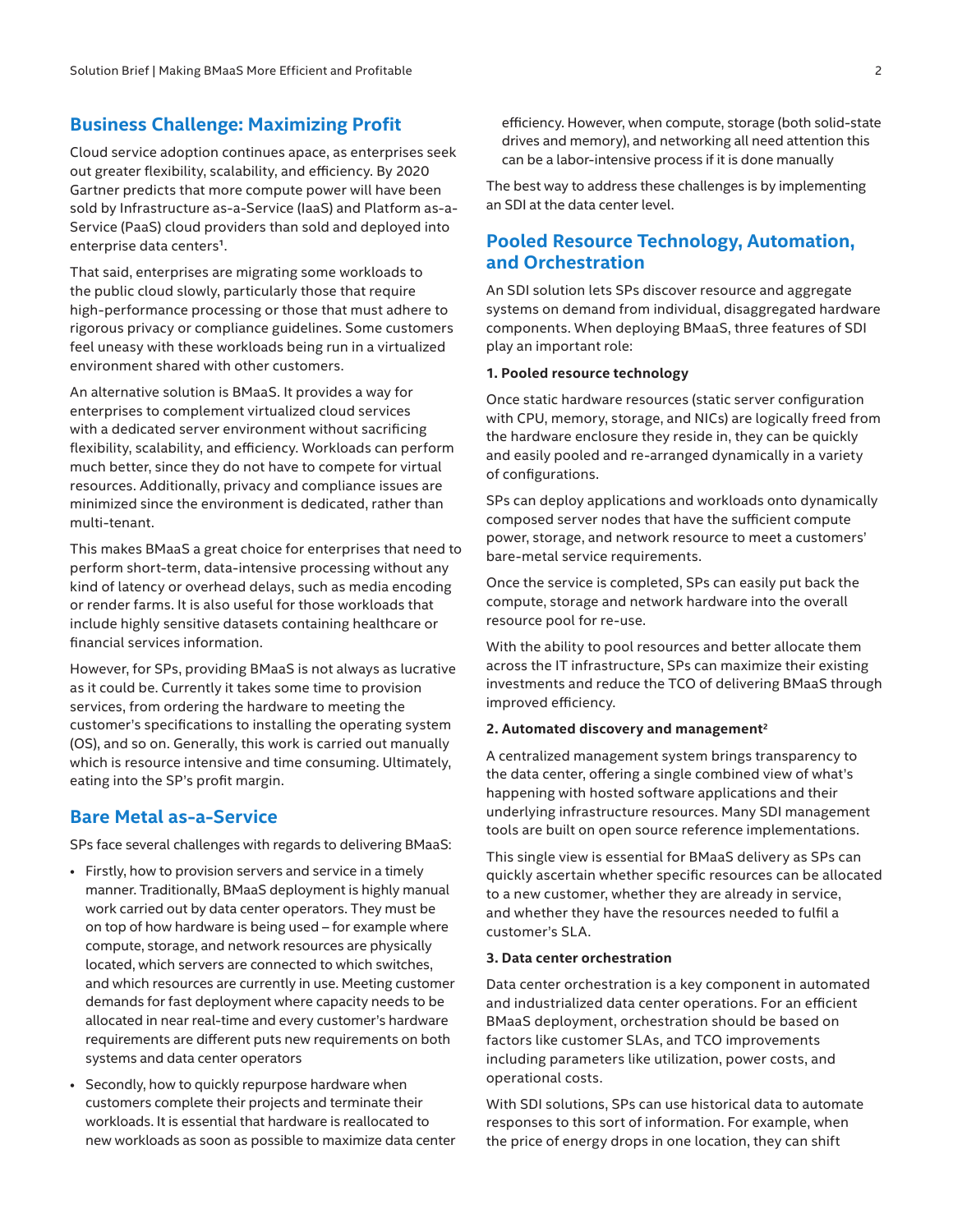workloads to take advantage of these lower costs; or when a system or set of components is running hot, SPs can automatically migrate the workloads to other hardware.

By deploying BMaaS with Intel RSD, SPs can benefit from improved operational efficiency and utilization, shorter time to market and a lower TCO.

# **Solution Architecture: Intel® Rack Scale Design**

Running BMaaS on Intel RSD allows SPs to create custom server configurations such as specific types of Intel® processors, Intel® Solid-State Drives (Intel® SSDs) and memory to meet a broad spectrum of workloads. Configurations can be set up using open industry-standard APIs.

Intel RSD is both:

- A set of API specifications and open source reference software that allows SPs to pool resources. They are based on, and extend, DMTF's Redfish open industry standard specification and schema, which specify a RESTful interface and use JSON and OData to help customers integrate solutions within their existing data center environment
- And a reference architecture for a modern rack architecture design that OEMs and infrastructure vendors can implement to create SDI solutions for SPs

SPs can deploy legacy and virtualized workloads on the same Intel RSD infrastructure and manage them from one pane of glass – see figure 1. Intel RSD also offers frameworks to conduct resource accounting and reporting at a more granular level than is possible with traditional systems.

Inherently more flexible than rack and stack servers, Intel RSD enables SPs to quickly and dynamically configure customized systems to meet their customers' needs. As a standards-based solution, it also allows SPs to move away from non-interoperable systems tied to specific vendor's hardware so that they can benefit from greater choice and industry-wide innovation.

#### **Conclusion**

SDI solutions based on Intel RSD enable SPs to quickly and efficiently deploy BMaaS. Through disaggregation of hardware resources and automation it simplifies deployment and management of dynamically composed server nodes.

Enterprise customers can pick and choose the system configuration that best meets their workload needs from a pool of data center resources. SPs are also able to repurpose resources as workloads change for different customers with very little manual intervention. SPs can also offer tiered pricing depending on the specific resources such as type of compute, SSD storage etc. customers need in their BMaaS configuration, generating incremental revenue for their business.

By deploying BMaaS based on an Intel RSD SDI solution, SPs can benefit from improved operational efficiency and utilization, shorter time to market and a dramatic reduction in CAPEX and OPEX. Ultimately, this can make the delivery of BMaaS more profitable.

With several Intel RSD-based SDI solutions designed for BMaaS already available from different vendors, it is easy for SPs to start reaping these benefits.



: Commercial PODM implementation from ISV/OEM

++: OEM implement their own Data Center Manager.

ISV/OEM require to integrate PODM with orchestrators & DCM

**Figure 1.** Intel® Rack Scale Design in an existing data center